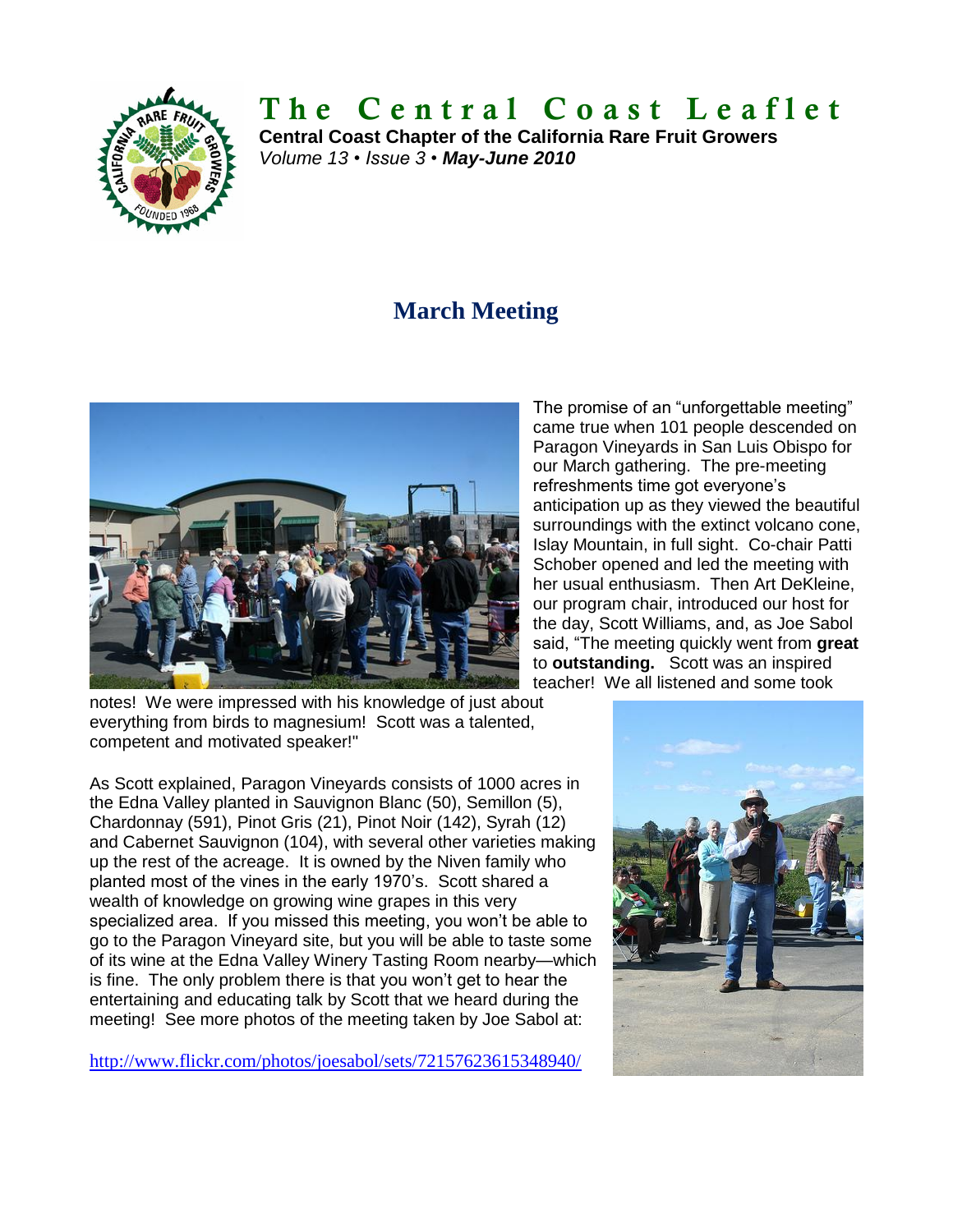#### **April Meeting**



The April meeting was held at the Clark Canyon semitropical fruit and vegetable farm of our chapter friend, John Swift. This was another phenomenal meeting with 108 people making the trek! An extremely interesting tour of the hoop houses where the majority of their semi-tropical crops are grown was given by John and his Orchard Manager, Tom VonGnechten. They grow feijoas, pepinos, passion fruit, papayas, and other exotic crops, most of which they sell at local farmers markets, in addition to shipping them world-wide. (Check out the size of those papayas in the photo by Joe Sabol!) The unique

micro-climate of the Clark Valley is perfect in that it allows these exotic crops to flourish. John has been growing his semi-tropicals in the valley since 1982.

After the tour, there were workshops consisting of 15 minutes each where attendees were able to circulate and learn citrus budding techniques presented by Joe Sabol, learn about and participate in a

seed exchange facilitated by Carol Scott and Pet Daniels, and learn about succulent propagation (with an emphasis on pitahaya) presented by Robert Scott. (There was also to be a workshop on air-layering of feijoas and hibiscus that was to be presented by Art DeKleine, but which, because of health issues, he wasn't able to do). Patti Schober kept everyone moving with her unique "bell", in this photo being "rung" by John Swift. Choung Crowe also had a sales area for pheromone strips and she quickly sold out. (More on the strips can be found in Joe Sabol's article.)



### **Newsletter Editor Needed!**

In October of 2003 I took over the position of newsletter editor from the capable hands of Sandra Pirghaibi because she and her husband were selling their house and moving away from our area. Now, I need a volunteer to step up and fill this position because my husband and I have our house on the market and as soon as it sells, we will be moving to our new home in Palm Desert! (We'll spend those hot summers at our home in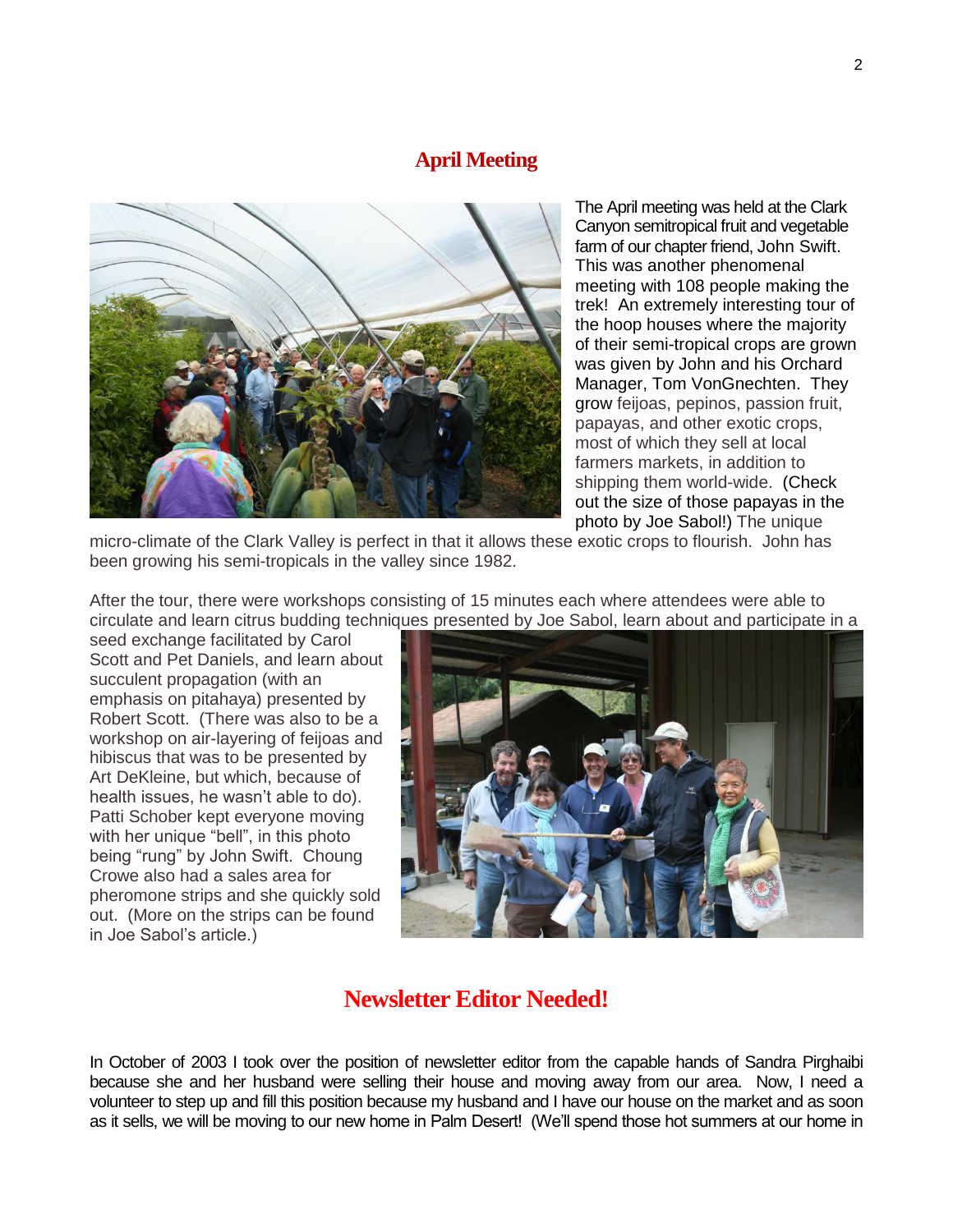Discovery Bay on the California Delta.) This job is one of the best I've ever had! While I'll admit the monetary compensation is low—actually it is nil—the ego boost is fantastic! Everyone loves what I do in this job (and if they don't, they'd never say differently for fear they'd get the job). I am privy to the "innermost" workings of the chapter! How much better does it get? It only takes me about one day every other month to compile the newsletter and that isn't a solid 8-hour day. I stick to the basics and use Microsoft Word to compose it. (I like Microsoft because I can easily copy and paste photos into the stories. I'm sure there are other formats one could use.)

The job has gotten easier, too, than when Sandra did it, or even when I first took it over. I compose the newsletter and send a copy to Linda Haus so she can make the copies that have to be mailed. She has a great mailing crew, too. I send a copy to John Crowe and he posts it on our website, and then lets Dick Pottratz know the IPS address and Dick informs all the chapter members it is there from his up-to-date e-mail list. Many people contribute to the information and articles found in our newsletter, too. If you think you might like this job, please e-mail me at: [handynana@gmail.com](mailto:handynana@gmail.com) and let me know. I'd be happy to give you all the training you'll need! **The final newsletter I will edit will be for June and July.** Please step up! Then when you leave, Art DeKleine might write a nice poem for you like he did for me:

There is a girl named Lennette that we all know. Who's edited the Leaflet six years in a row. She's loving and kind, much better than wine. She's one in a trillion - or so.

#### **Top-Grafting by Our Top Grafting Team!**

In February, our good friend, Mike Cirone, asked if some of our CRFG grafters would like to come to his peach orchard in See Canyon, near San Luis Obispo. He wanted to change peach varieties by top working some of the mature trees in his orchard over to a new variety. We have some really incredible apple grafting experts in our group, but were they up to the challenge of grafting on mature peach trees instead of little apple rootstock?

As you can see in the photos, they not only rose to the challenge, the grafts all seemed to take and



grow beyond all expectations. Now our grafting experts can add "peach grafting" to their resumes! Art DeKleine will be writing an excellent article on "top-working" trees after he has finished the job on his Michigan chestnuts!

Top-Grafters (I think this is the same as Top-Guns) in the photo include Jim Ritterbush, John and Choung Crowe, Robert and Carol Scott, Marv & Pet Daniels, Art DeKleine,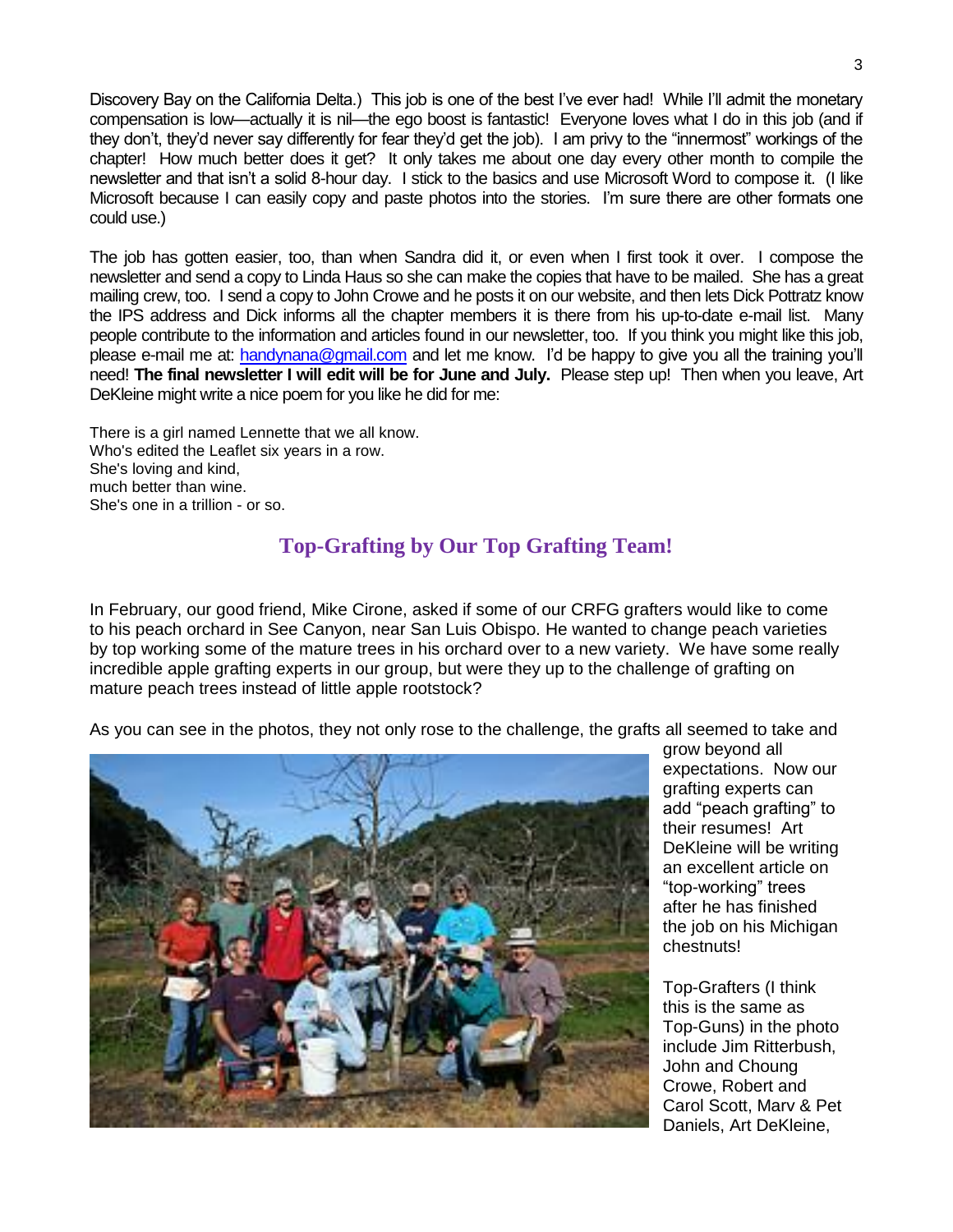Larry Hollis, and Henry Mulder. Joe Sabol was not in the photo because he was taking it. Mike Cirone is also in the photo—does he qualify for the top-grafter position, too? The photos below show the strong grafts just a few weeks later.



#### **How to Confuse a Moth** By Joe Sabol

For the past two years, members of our CRFG chapter have been using a pheromone in their fruit trees to help prevent the famous "apple worm" from eating our apples and pears. You know that the apple worm is really the larva of the Codling Moth, and is a very destructive pest of apples and pears!!

We are using a product that the late Dr. DeVincenzo recommended. It is called "Isomate CTT" and comes in small plastic loops that are placed in the tree. The pheromone confuses the male moth so he cannot find the female! The pheromone program is only ONE part of your codling moth prevention program! The following two paragraphs are from the Isomate literature.

"What are Isomate® dispensers? Isomate® pheromone dispensers allow growers to use the most advanced technology available to manage insect populations. These proven control methods, called mating disruption, uses the insect's own communication system to its detriment. In the wild, female moths release a sex pheromone into the air to attract male moths. Male moths detect the pheromone "scent" and follow it upwind to locate and then mate with the females. In plantings treated with Isomate® dispensers, the air is saturated with pheromone so the male moths cannot locate females and mating is suppressed. By suppressing mating, Isomate® protects the crop from fruit infestation.

Isomate® dispensers contain a synthetic pheromone that is similar to the natural pheromone of female moths. The dispensers are made of a porous plastic that slowly releases pheromone over a period of months. The release rate from a single Isomate®-C Plus dispenser is about 10,000 times higher than that of a female codling moth. When Isomate® products are applied at the proper time and at the recommended rate per acre, mating is suppressed. The result is insect control with less pesticide. With repeated yearly use, Isomate® products can greatly reduce the population density of insects in the orchard."

You need two per tree and one or two for neighbor trees (you hang them in the apple tree and in the peach or plum or apricot tree next to the apple). If you have only one apple tree, you should consider having 4 strips!!! If you have neighbors who have apples, you need to have them in on a neighborhood program and get them to buy into the pheromone effort!!!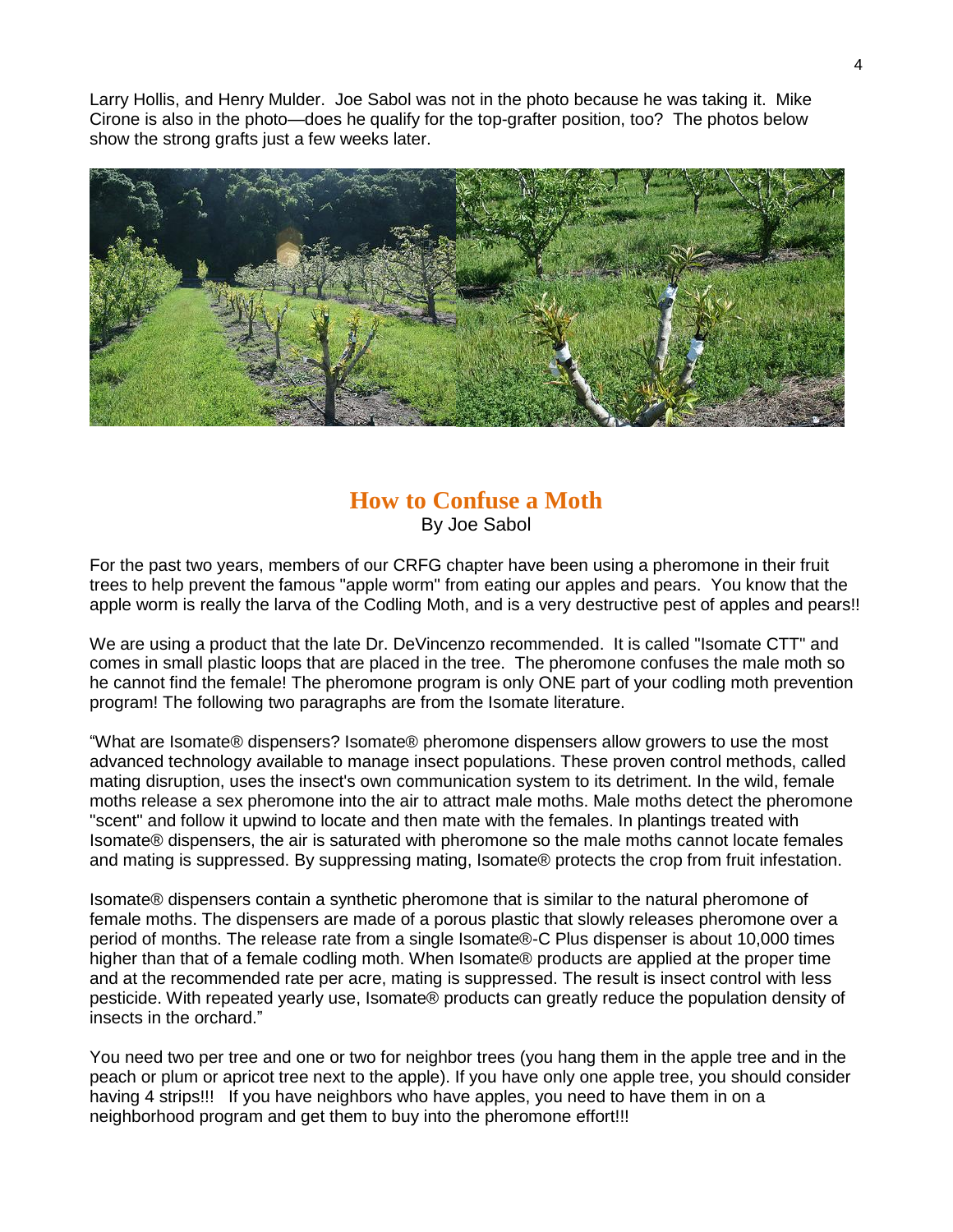We know there are widely different results from back yard orchards. Research from the company indicates that this product works best in a big orchard. Some of our CRFG Members have had little success at controlling the moth in the past two years. The salesperson who came to talk to us two years ago did not predict much success for the back yard orchard!!! The success at the Joe Sabol acre however, has been fantastic! We have all four of our nearby neighbors in on the same pheromone program and we have had fewer wormy apples than ever before and expect even fewer in this, our third year. I will buy about 80 of the strips this year and hang them in all apple and all pear trees on my property!!! If you have English walnuts nearby, those need to be treated, too. If your walnuts are Black walnuts, you are in luck. Nothing short of a sledgehammer can get through their shells!

Our chapter ordered 1600 of the Isomate® loops this year and between pre-sales and sales at the April meeting we sold them all. Perhaps with our efforts, more and more moths will get so confused we will soon have the entire Central Coast wormy-apple free!

## **200 Trees Grafted in 100 Minutes**

Mission accomplished! Yes, we did it! We grafted 200 apple rootstocks in 100 minutes.

A big thank you to those who came early to set up (Larry, Pet, Marv) and a big thank you to Patti for the refreshments! Thank you to those of you who stayed after 100 minutes to clean the mess up. Thank you to Gary F. for taking home 50 trees to baby-sit for one month!

A big thank you to all of you, for taking time to graft so many in so little time! What a team! What fun to be a member of this chapter!

(These rootstocks were left over from the high school apple grafting program. Each year we "can" the extras and have a "grafting party." The resulting trees are sold throughout the year at various events we attend, such as Arbor Day at the Laguna Park in SLO, and at the SLO Farmer's Market. They are also used in plant raffles at our own meetings.)

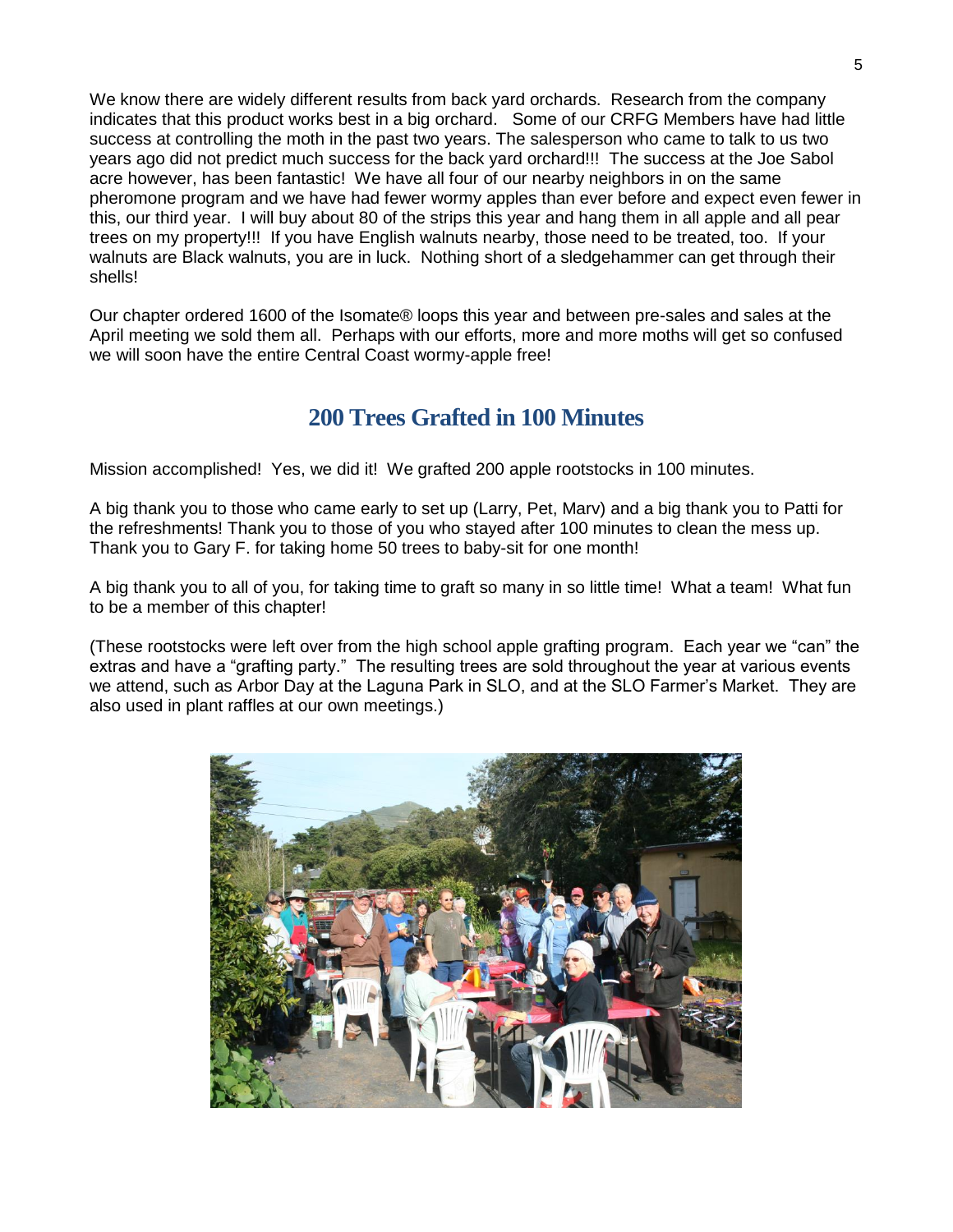#### **Announcements**

**WELCOME NEW or RETURNING ASSOCIATES:** Esther Funke, Michael and Jacqueline Kafka, Sandy Garcia, Reo Cordes, and Lissen A. Bonnier.

**JOIN THE NATIONAL CRFG:** If you **haven't** joined the national organization of the **California Rare Fruit Growers**, why not? With your membership you receive a wonderful color magazine, *The Fruit Gardener***,** filled with great articles on fruit growing, news, many chapter activities and contacts. You can also vote on important membership issues and even elect the governing board. Where else can you get so much for a mere \$3.00 a month? That's less than one trip to that specialty coffee place! Dues are **\$36 annually** or **3 years for \$100**. Membership applications are available from **Joe Sabol**. Call him at **544- 1056** if you can't find him at a meeting or sign-up online at [www.crfg.org.](http://www.crfg.org/) (If you prefer, you can save more by subscribing to the magazine by **e-mail only** which is just **\$25** per year!)

**CHAPTER NEWSLETTER FEES:** Please be sure your chapter newsletter fees are current and save our treasurer, Dick Pottratz, lots of work. Newsletter fees are due January 1 of each year. The annual fee is a pittance at \$6 or \$25 for five years.

**GIANT PUMPKIN GROWING WORKSHOP**: Saturday, May 15, 10:00 AM at Farm Supply Company, 224 Tank Farm Road, San Luis Obispo, CA 93406, (805) 543-3751 <http://www.farmsupplycompany.com/>

## Calendar of Meetings – 2010

Meetings are held the **second Saturday** of the month and **begin at 1:30 PM unless otherwise indicated**. Bring a friend, car pool, and, for most meetings, **bring a chair** for all in your party. **No pets** at any meeting, please! Pet Daniels suggests we **bring our own bottled water** to drink, too. What fun it is to be a member of **CRFG**!

**May 8—Rios Caldonia Adobe—700 Mission Street, San Miguel**: This is the meeting you've all been waiting for! Thanks to the persistence he is so well known for, Joe Sabol located 98 Carrizo citrus rootstocks and had them delivered to his home and inspected by the County Ag Dept. Those trees will be available for you to purchase for the measly price of \$1 if you are one of the first 98 people through the entrance at the Adobe. You will learn to bud your very own citrus tree! Citrus budwood that has been cleared for SLO County and compatibility with the Carrizo rootstock will be provided. On top of the "learn by doing" experience, our meeting is being held at a historical site that was built in 1835 and served as an inn and stage-stop from 1868-90 and has to be one of our more unique meeting venues. Refreshments will be provided by the **H-R** team.

**Directions**: Take the **101 Hwy** north of Paso Robles toward San Miguel. Take exit **239A** for **Mission St** and follow it until you see the sign for the Adobe.

**June 12—To Be Announced**: Refreshments will be provided by the **S-Z** Team.

**July 10—Possible Bus Trip to San Jose**: Each participant will provide their own refreshments.

**August 12-15—Festival of Fruit**—**3801 W. Temple Ave. Bldg 35, Pomona: Celebrate the Year of the Pitahaya!** (No local meeting.)